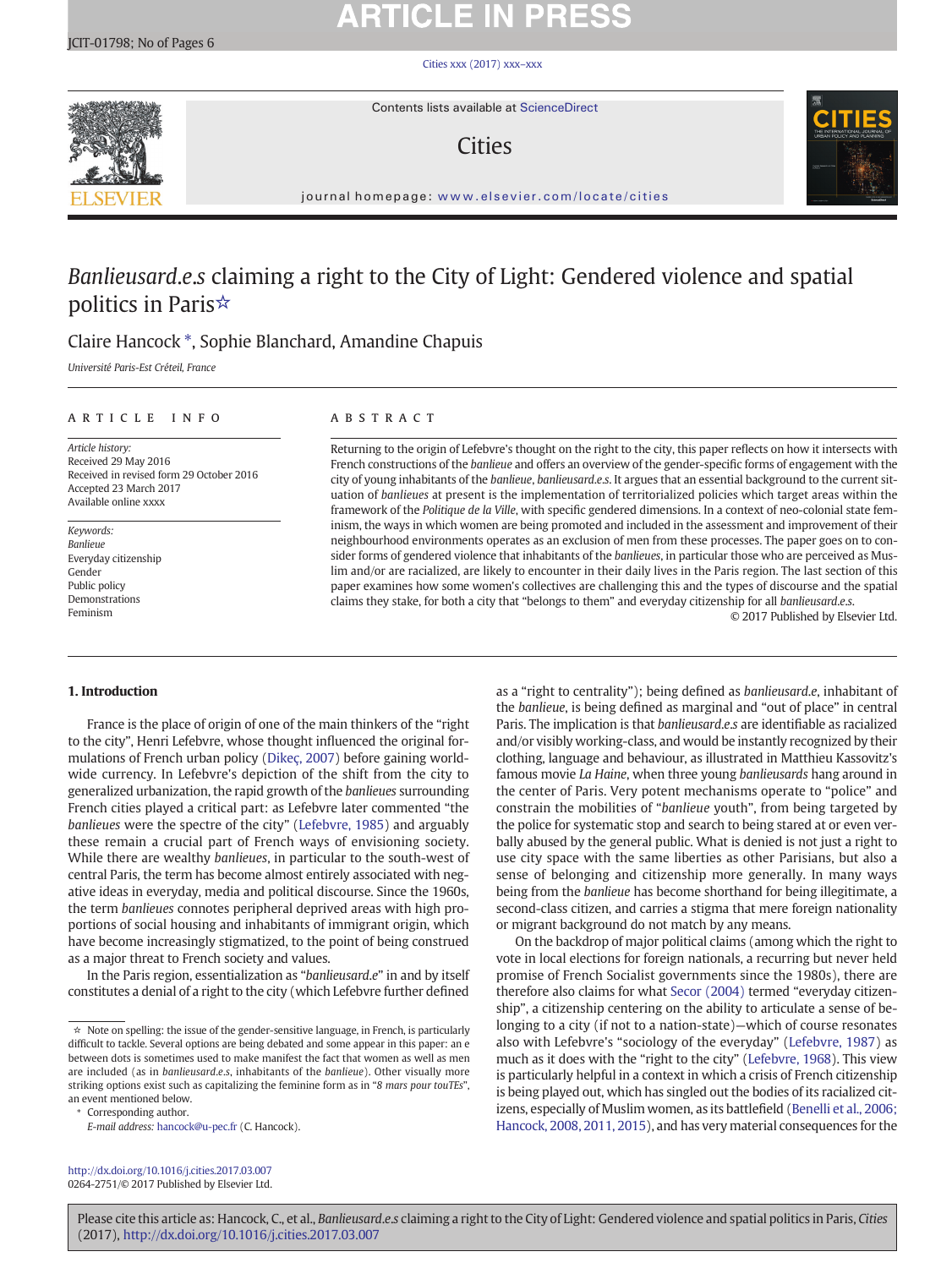2 C. Hancock et al. / Cities xxx (2017) xxx–xxx

everyday lives of millions of inhabitants, constraining their possibilities in terms of housing, employment, leisure and everyday mobility patterns.

It is important to make clear that most of the women involved in the collectives considered in this paper are not "migrants" to France but belong to what has been defined as the socially constructed category of "post-migrants", or, in French, "issus de l'immigration", "of migrant origin/background"—a stigma which remains attached to most or all racialized groups within French society, caste-like (as pointed out by [Delphy,](#page--1-0) [2005\)](#page--1-0) and has little to do with migration status or nationality.<sup>1</sup> In fact it is this very transgenerational confinement to this status of "second-class citizens" that causes many to take to the streets.

This paper draws on a long-time research involvement with these topics through several projects. A first one was conducted, through indepth interviews with young women from the banlieues wearing a veil, on the issue of their specific experiences of public spaces and sense of discrimination.2 Another ongoing work consists in a systematic critical analysis, through the lens of gender issues, of urban policies in the central Paris and the surrounding banlieues. A last one focuses on the social movements arising from these feelings of relegation. In this paper we build our analyses on a first range of observations and discourse analysis of some grassroots organizations particularly illustrative of these resistance initiatives.

The central tension in the situations we analyze is between women of the banlieues who are intent on expressing their solidarity with male banlieusards faced with extreme forms of police violence and stigmatization, while both common beliefs and public policies depict and address them primarily as victims of male violence. Crucial questions here are to do with whose safety is being promoted, and from what sort of violence, in policies purporting to improve women's "right to the city". Banlieusardes find themselves in a particular double bind to do with the gender/race dilemma (explored in depth in [Hancock,](#page--1-0) [2016\)](#page--1-0), which the first section of this paper illustrates. The second section considers the forms of gendered violence that inhabitants of the banlieues, in particular those who are perceived as Muslim and/or are racialized, are likely to encounter in their daily lives in the Paris region, and suggests that the geography of this violence, as well as the very notion of violence, are to be challenged. The last section of this paper examines how some women's collectives are working on this challenge and the types of discourse and the spatial claims they stake, for both a city that "belongs to them" and everyday citizenship.

### 2. "If I were a boy"

In Aubervilliers, a banlieue immediately north of Paris, a group of young teenage girls produced, as part of a workshop within the municipal youth center, a short film which won an award at the local film festival in 2013. $3$  Entitled "If I were a boy" (and with a Beyoncé soundtrack), it shows the story of a young woman whose two brothers are allowed to play on their playstations while she is ordered by her mother and family to wash and clean up. In the privacy of her bedroom, she daydreams about what life would be like if she were a boy, allowed to hang out with buddies on the streets—and the thoughts that vividly come into her mind are those of all the unpleasant experiences she might then encounter: being brushed off as a threat by a disabled woman s/he is trying to help on the street, being requested to carry a neighbour's heavy bags, being refused access at a local supermarket or being thrown out of a night-club after some girls complain of being harassed (s/he has, in her daydreams, retained the skin color that make all these experiences all the more likely to occur). At the end of

 $1$  Issues of nationality play out very differently in a context in which many people considered "of immigrant background" were in fact born in France to parents who themselves hold French nationality by virtue of their birth in what was until 1962 "French Algeria".

the short fiction, she accepts to go and wash the dishes when her mother asks again.

While this fiction might seem to perpetuate a dangerous equation of men and women's oppressions, it underlines the solidarity that many young women in the banlieues are intent on expressing with the men around them and the acute, and often violent, racism they are likely to encounter either within or outside their neighbourhood. The fictional male hero is faced with a number of slights, taunts or rejections in public space that seem to even out the unfairness of the fictional female's being burdened with domestic tasks within the home. The film authors chose to name themselves the "collective of the 8th of March", after the international day dedicated to women's rights: they however seem to insist that such rights should not be gained unilaterally if other forms of oppression remain officially misrecognized. This film is also a statement of independence with respect to the institution's expectations of them, hence the award from both jury and public of the film festival.

Taking our cue from the concerns implicit in this short film, we want to point at ways in which banlieusard men are likely to encounter forms of policing in their everyday use of the city that may differ from those encountered by women, but are nonetheless disabling. Ten years after the 2005 revolts, the sense that banlieues are "war zones" remains pervasive (Khelifi[, 2015\)](#page--1-0) and is bolstered by gender-specific police harassment and widespread incarceration of young men with immigrant backgrounds, who are also far more likely to drop out from school. In this context, the construction of young people's "everyday citizenship" in the face of widespread discrimination and violence takes on very specific geographies, at odds with more official geographies of safety and danger in French urban areas. It is also important not to simplify and caricature, and to underline the ambivalent nature of these young people's engagements with central Paris.

In some ways constraints on the mobility of young men seem to be as strong as, if not stronger than, those experienced by women: local neighbourhoods become the focus of the lives of young people who are denied full access to the "City of Light". Earlier studies ([Clair,](#page--1-0) [2008; Coutras, 2002; Faure, 2005](#page--1-0)) as well as our interviews emphasize a tendency on the part of many young men to "hang out" and become territorial about their neighbourhood, while many young women prefer to socialize outside the area to escape the social control exerted on them and in fact enjoy greater mobility throughout the urban region.

Relegation mechanisms by no means render young banlieusard.e.s immobile, as they learn to navigate networks of neighbourhoods sharing similar characteristics to theirs, and to domesticate symbolic central areas of Paris such as Les Halles [\(Oppenchaim, 2011; Truong, 2012](#page--1-0)). Truong worked for several years with young men and women of the Seine-St-Denis to outline their specific map of Paris, based on degrees of social distance, the very bourgeois "white" areas being in some ways more violent and threatening than the working-class neighbourhoods most similar to the banlieue, but also more desirable and attractive in other ways (these are the parts of Paris his respondents would choose to live in if they had the opportunity to do so, see [Truong, 2012](#page--1-0)). Work by [Ouamrane \(2011\)](#page--1-0) and [Pagès El-Karoui \(2011\)](#page--1-0) shows how some specific hang-outs catering to the tastes of banlieusard.e.s (offering halal food, or chicha bars for narguile smoking) become focal points of an appropriation of central Paris for leisure and consumption purposes. Oppenchaim analyzes their mobilities as "trial", that is, as both trying and personally uncomfortable, and simultaneously as empowering as they push back the limits of what they believed possible, and thus, ambivalent experiences [\(Oppenchaim, 2011\)](#page--1-0). While he finds greater restrictions on girls' mobility on the part of parents, he also finds many boys particularly dread "gatekeepers (…) repeated identity checks" [\(Oppenchaim, 2011\)](#page--1-0) when they leave their neighbourhoods. Mobility, and access to "centrality" thus proves "trying" for different reasons for different types of young people from deprived neighbourhoods in the Paris area.

 $2$  This research was conducted in collaboration with our colleague Anissa Ouamrane.

 $^3\,$  It can be viewed online [https://www.youtube.com/watch?v=pJbs3mtcngM.](http://www.haut-conseil-egalite.gouv.fr/stereotypes-et-roles-sociaux/travaux-du-hcefh-4/article/rapport-egaliter-combattre)